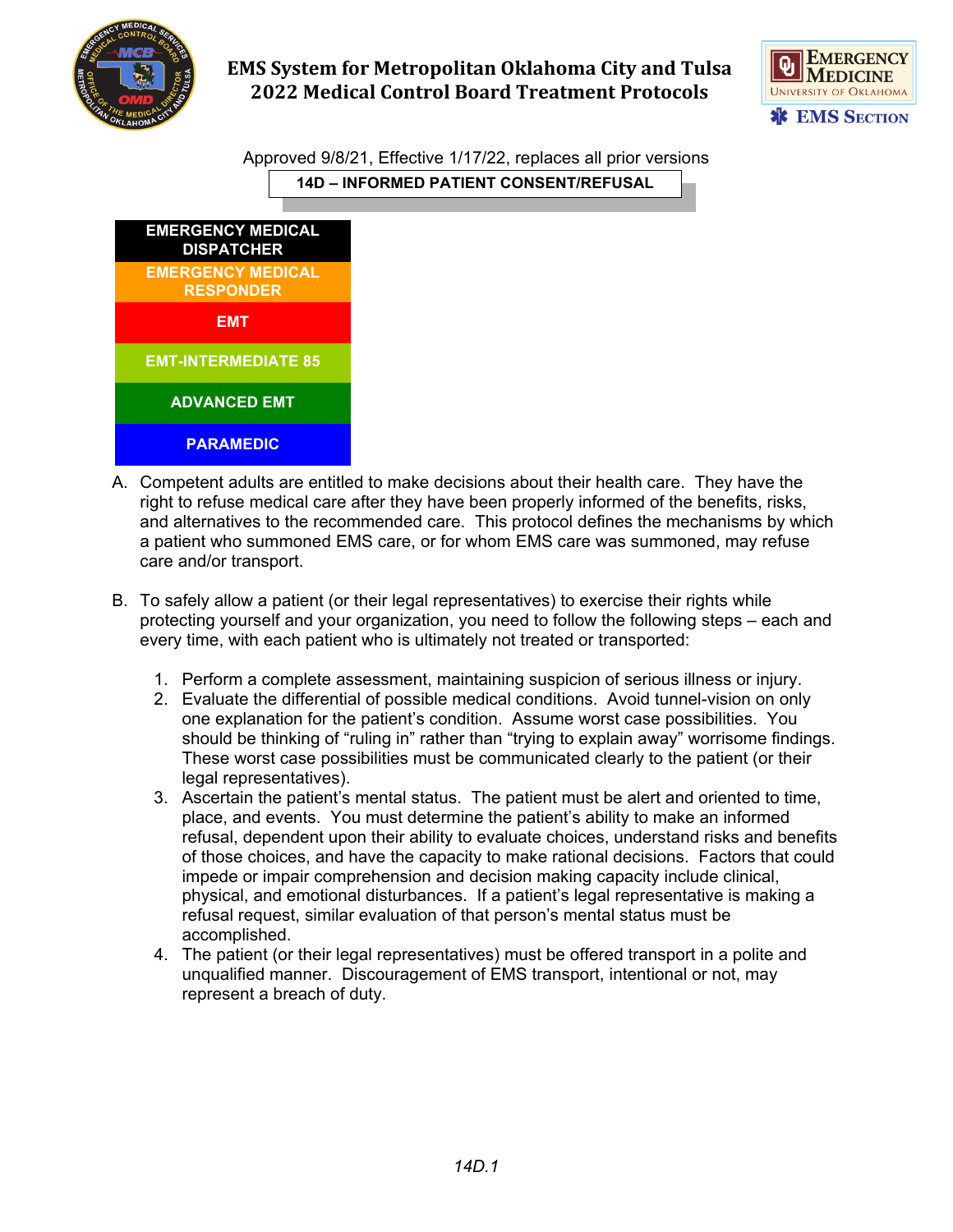



Approved 9/8/21, Effective 1/17/22, replaces all prior versions **PROTOCOL 14D: Informed Patient Consent/Refusal, cont.**

- C. For the purpose of this protocol, legal representatives of patients (by legal custody or Durable Power of Attorney for Health Care), or parents of minor patients may refuse medical care if they:
	- 1. Have capacity to make medical decisions = able to understand the nature of the potential injury or illness and the consequences of refusing medical care and/or transportation to an emergency department.

#### **AND**

- 2. At least one of the following:
	- Adult = 18 years of age or older.
	- An emancipated minor = <18 years of age but living away from parents or guardians and financially responsible for self.
	- Married minor.
	- Minor in the military.

Pregnant minors must still have adult consent (unless the emergency medical care being requested or refused is directly related to the pregnancy) if they do not meet one of the above minor exceptions.

- D. At no time may a spouse or relative who is not the legal representative of the patient make a decision to refuse evaluation, treatment, or transportation of the patient.
- E. The following patients may be considered **NOT** to have capacity to make medical decisions:
	- 1. Altered level of consciousness, including, but not limited to alcohol/drug use or head injury.
	- 2. Attempted or threatened suicide (verbally or otherwise) recently and related to the call.
	- 3. Suspected cerebral hypoxia due to, but not limited to, head injury or prolonged seizure(s).
	- 4. Adults with sustained severely altered vital signs (pulse >120 or <40; respirations >30 or <8 per min; pulse oximetry <85% if history of chronic respiratory illness or <90% if previously healthy; systolic BP >220mmHg or <90mmHg).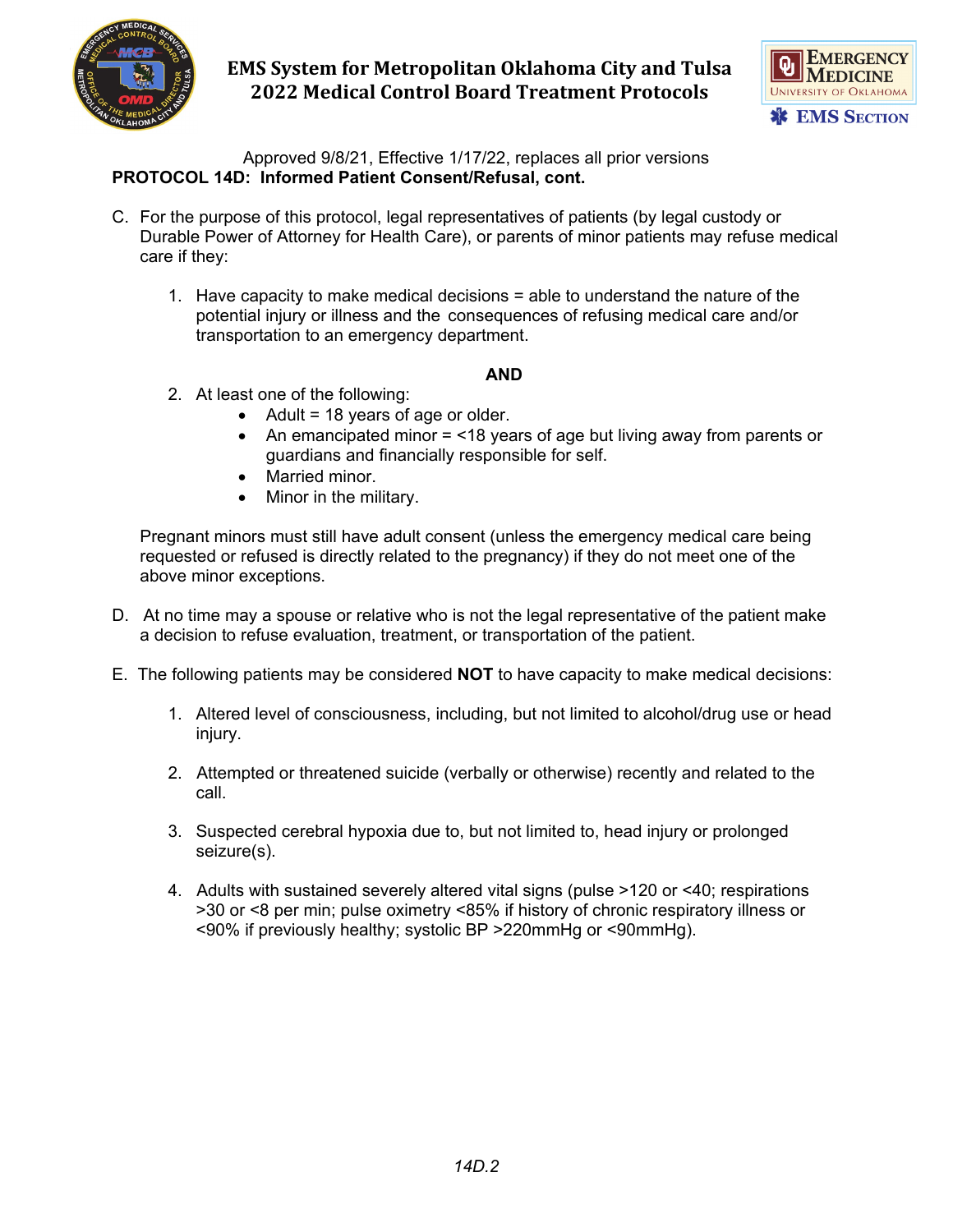



Approved 9/8/21, Effective 1/17/22, replaces all prior versions **PROTOCOL 14D: Informed Patient Consent/Refusal, cont.**

- 5. Children with sustained severely altered vital signs (pulse >160 or <40; respirations  $>$ 45 or <12 per min; pulse oximetry <90%; systolic BP  $>$ 140 mmHg or < 70 + 2 x years of age).
- 6. Hypoglycemia defined as blood glucose <50 mg/dL.
- 7. Making largely irrational decisions in the presence of an obvious life or limb threatening condition (e.g. near amputation, ST elevation acute myocardial infarction), including persons who are emotionally unstable.
- 8. Under mental hold (Emergency Detention) which has been invoked by a person authorized to invoke such a hold.
- 9. Known mental retardation or deficiency to the degree of being unable to care for self without constant assistance or supervision.
- F. An appropriate Supervisor or OLMC must be contacted for all incidents when:
	- 1. EMS has been requested; AND
	- 2. Patient contact has been established (occurs when EMS personnel are physically with the patient and inquire to the patient's well-being), the patient has evidence of acute medical condition (verbalized symptoms or physical exam findings)**,** but further EMS assessment, treatment, and/or transport has been refused; AND
	- 3. Any one of the following:
		- a) Patient may NOT have medical decision making capacity to refuse (see E 1-9 immediately above); **OR**
		- b) Age < 2 years or > 65 years; **OR**
		- c) Minors (unemancipated or not in military) without ability to contact parent/guardian; **OR**
		- d) Communication barrier (language or handicap) to extent patient's understanding of condition and recommended treatment/transport cannot be verified; **OR**
		- e) Refusal of further assessment, treatment, and/or transport in the EMS professional's judgment places the patient at significant risk.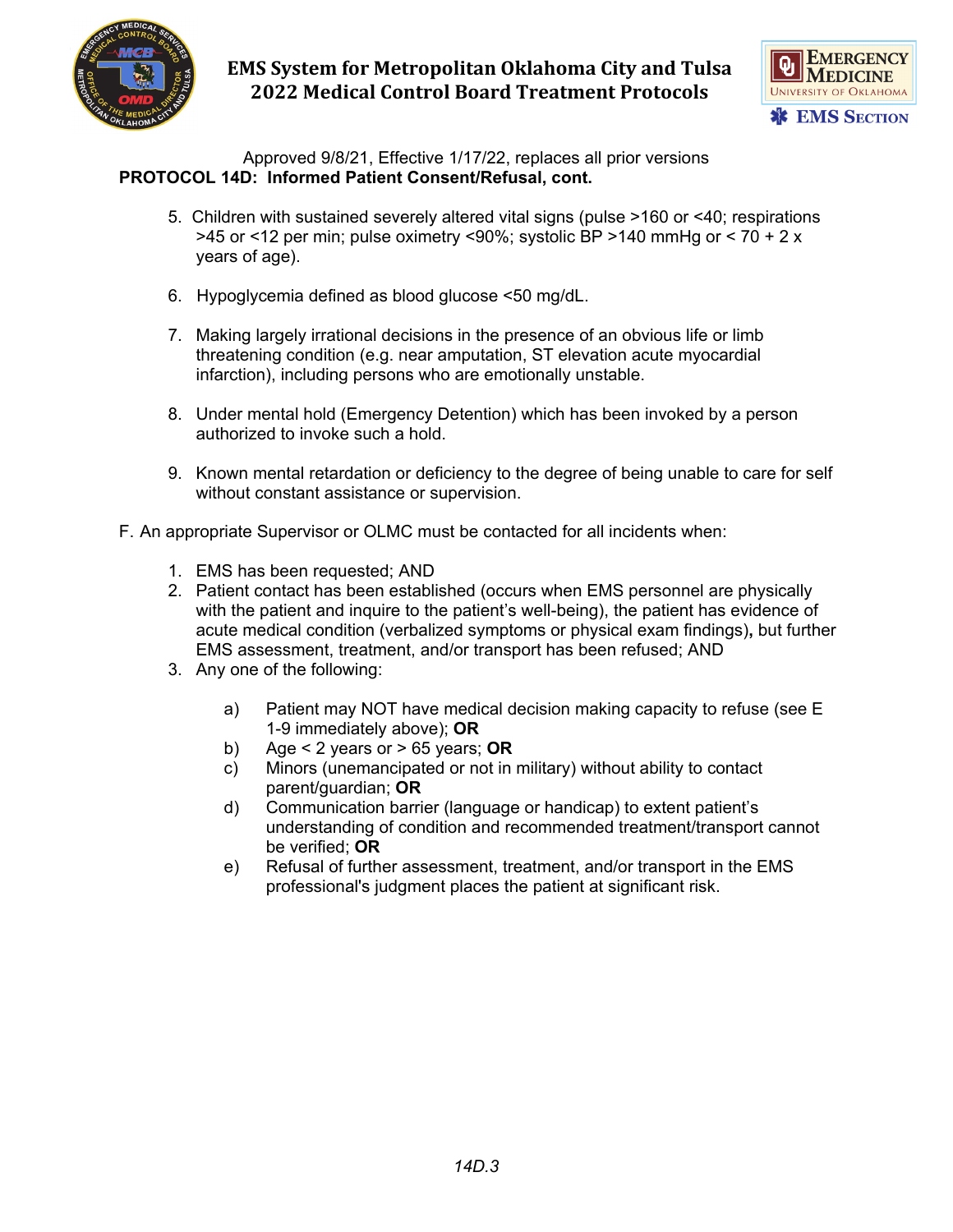



Approved 9/8/21, Effective 1/17/22, replaces all prior versions **PROTOCOL 14D: Informed Patient Consent/Refusal, cont.**

- G. After the EMS Supervisor and/or OLMC has been informed of the situation, the EMS Supervisor and/or OLMC should communicate directly with the patient, on a recorded line, to establish the patient's intent. To validate the refusal, the EMS Supervisor and/or OLMC should inform the patient or patient's legal representative of:
	- 1. The patient's condition to the extent EMS assessment allows, specifically noting that EMS assessment is limited in scope and not a replacement for physician evaluation.
	- 2. Given the apparent patient condition, the corresponding potential risks of refusal.
	- 3. EMS will transport the patient to an appropriate emergency department for further assessment and care regardless of the financial status of the patient.
	- 4. Alternate forms of treatment or transport that can be offered.
	- 5. A clear statement that the patient (or patient's legal representative) is voluntarily assuming all health risks that may result from the refusal for care at this time.
	- 6. A clear statement that EMS can be recalled anytime if medical assistance is desired.
- H. If the EMS Supervisor and/or OLMC cannot successfully intervene to affect further assessment, treatment, and transport in an obvious life or limb threatening condition (e.g. near amputation, ST elevation acute myocardial infarction), AND on-scene personnel believe physically restraining the patient at this juncture to be unsafe or otherwise illadvised, the EMS Supervisor and/or OLMC should consult the EMS System Chief Medical Officer or his/her designee for further consultative directives.
- I. If a patient is determined to NOT have medical decision making capacity, the patient should be treated by implied consent. If this patient continues to refuse assessment, treatment, and/or transportation, all reasonable measures, including law enforcement assistance and/or appropriate use of physical restraint should be used to assess, treat, and transport the patient. The Medical Control Board does not expect EMS professionals to place themselves in physical danger in this process. If a physical threat is imminent, withdraw to a position of safety, requesting additional appropriate resources, while attempting to leave the patient in the care of a responsible adult.
- J. All patients (or their legal representatives) who are allowed to refuse further assessment, treatment, and/or transport must have the risks, benefits, and alternatives of their decisions explained to them by EMS personnel and demonstrate an understanding of this discussion. The reason(s) of refusal stated to EMS, benefits of recommended treatment and/or transport, alternatives to initially recommended care and/or transport, and risks of the refusal explained to the patient (or their legal representatives) and the reactions to this explanation must be documented in the patient care report in addition to the patient's chief complaint, vital signs and physical assessment.
- K. All patients (or their legal representatives) who are allowed to refuse further assessment, treatment, and/or transport must be advised to seek further medical examination and care by a licensed physician (M.D. or D.O.). The limitations of EMS scope of assessment and practice must be explained. Document this information as it was explained.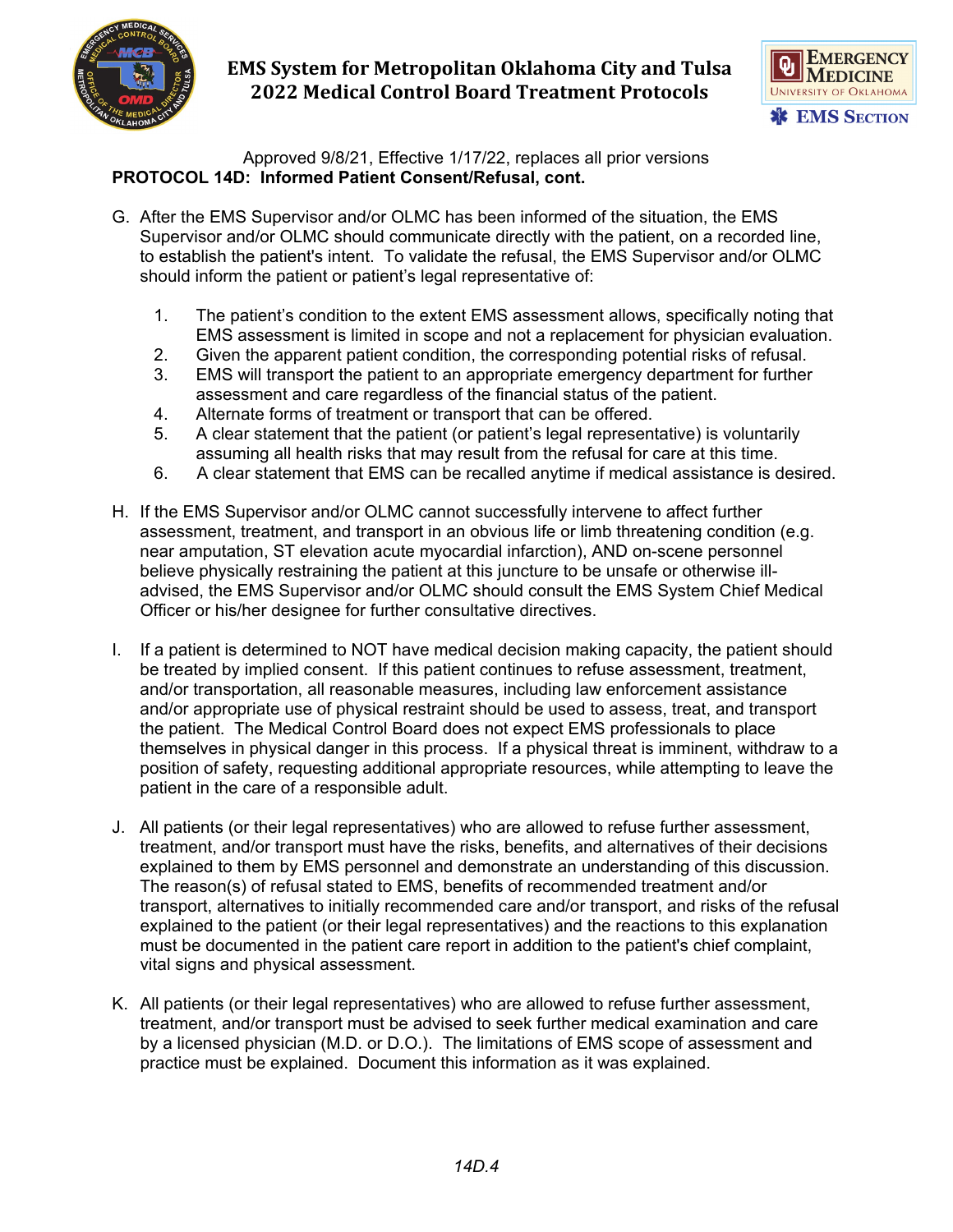



Approved 9/8/21, Effective 1/17/22, replaces all prior versions **PROTOCOL 14D: Informed Patient Consent/Refusal, cont.**

- L. All patients (or their legal representatives) who are allowed to refuse further assessment, treatment, and/or transport are to sign a refusal statement. A witness (preferably a friend or relative of the patient) is to countersign the refusal to verify its accuracy. The signature of release may or may not actually "release" an EMS professional or EMS organization from liability. One of the many purposes of using a release, however, is to further demonstrate good faith and diligence in meeting responsibilities to the patient. Together, with prudent actions, it helps to defend against assertions of abandonment. If the patient (or their legal representative) refuses to sign a valid refusal form, EMS professionals should also document the details of this encounter, including reasons for refusal to sign. EMS professionals should also document on the refusal form "Patient refused to sign." with at least one colleague signing as a witness.
- M. Leave the patient (or their legal representatives) any applicable medical care instruction sheets. Document in the patient care report what instruction sheet(s) were given.
- N. All dispatches not resulting in the transport of a patient require completion of the appropriate no transport information.

#### Additional Notes:

- 1. **DO NOT** ignore clues to potentially serious injuries or illnesses, such as abnormal vital signs, unconsciousness which may be followed by a transient lucid stage (head injury with epidural hematoma), concern of family members or witnesses, or inconsistencies in information obtained from different sources.
- 2. A red flag needs to be raised anytime with thoughts such as "this patient is just a drunk", "it's not that bad, this patient can't afford an ambulance", or "an ambulance shouldn't be tied up on this type of call". These rationalizations encourage underestimating the patient's condition and treatment shortcuts, resulting in substandard patient care and patient endangerment.
- 3. Refusal of assessment, treatment, and/or transport situations are often emotionally and potentially legally charged situations. Maintain duty to act in the best interests of all patients by avoiding any potentially discouraging tone, language, or body positioning that conveys unwillingness to provide humane, compassionate patient care.
- 4. Every patient has a right to EMS full service and attention. While a perception of "system demands" may be commendable, it cannot supersede a patient's needs and rights unless in the most dire of disaster conditions. Take patients one at a time and give them the best care morally, ethically, and legally possible.